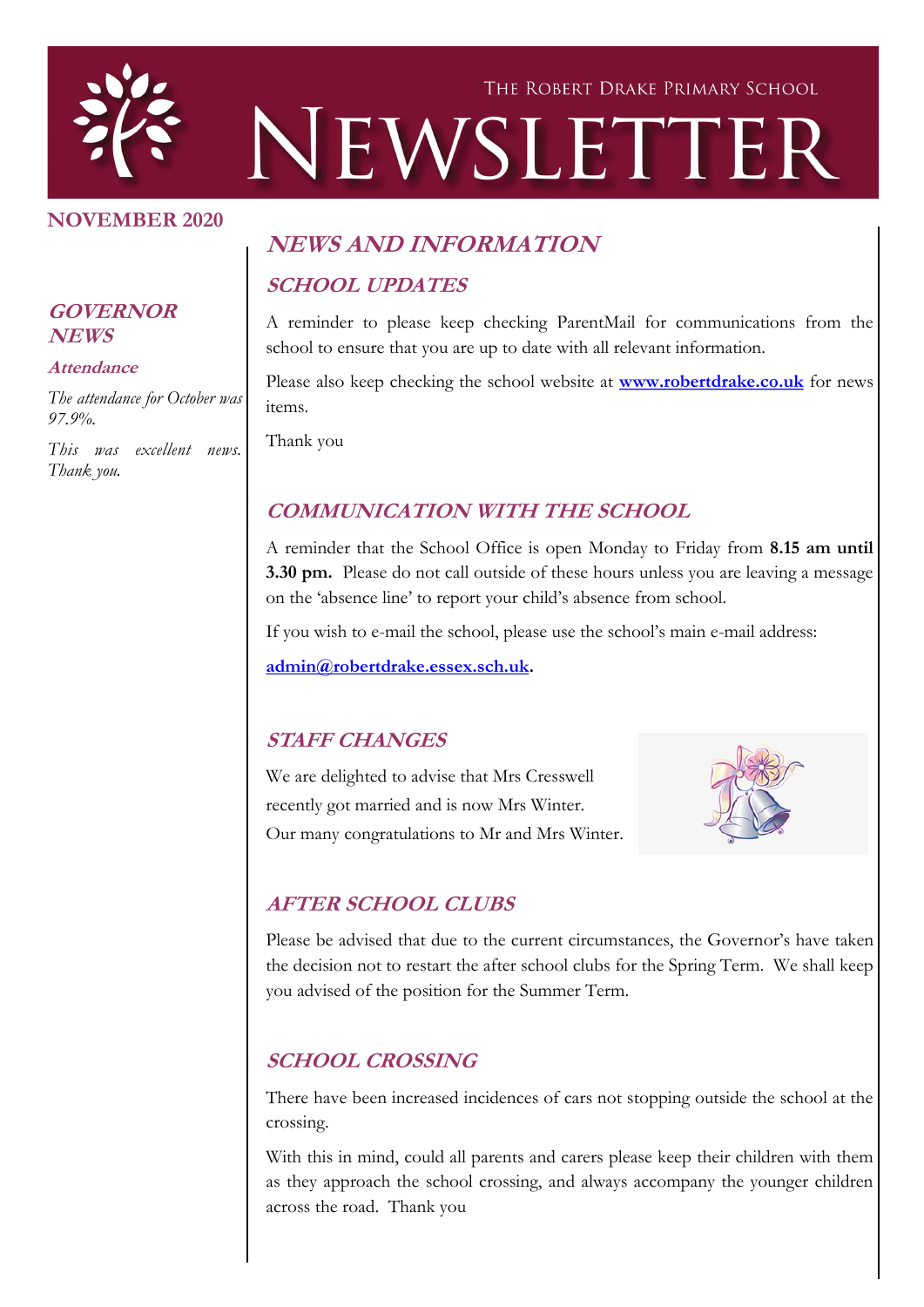### **CHILDREN DUE TO START SCHOOL SEPTEMBER 2021**

Unfortunately, due to the current circumstances the school is unable to hold an open evening or book in tours for parents and children who are due to start school in September 2021.

Instead, the school has uploaded to the school's website a video tour of the school. There is also information, and a booking form to book in a Zoom meeting with the Headteacher and school staff. This documentation can be accessed via the following link: <https://robertdrake.co.uk/about-us/admissions-policy>

Please do not hesitate to pass on this information to anyone you know who has a child due to start school next September.

**If you have a sibling due to start school in September 2021, we would be very grateful if you could let the office know.**

### **LEAVE OF ABSENCE**

Could all parents and carers please ensure that they request and complete a Leave of Absence form at least two weeks before any planned absence. This will ensure good time for processing.

## **DISADVANTAGED PUPIL FUNDING/FREE SCHOOL MEALS**

The Pupil Premium Funding is allocated to children from low-income families who are currently known to be eligible for free school meals and children who have been looked after continuously for more than six months.

You may register your child for Free School Meals if you receive a range of benefits such as Income Support, Income-based Jobseeker's Allowance, Income-related Employment and Support Allowance and Child Tax Credit (provided your annual income does not exceed  $\text{\emph{f}}\,16,190)$ .

If you think you may be eligible, registering is quick and easy.

If your child is in Year 2 or below, please call the School Office and we will send you through a form to complete.

If your child is in Years 3—6, Essex County Council has an online application form on their website: **https://www.essex.gov.uk/free-school-meals.**

If you meet the eligibility criteria, registering for Free School Meals will bring more money to the school which will benefit your child. Our Pupil Premium Funding is also used to provide support for pupils in a number of ways. As well as enabling your child to have the option of a free, healthy meal at lunchtime, other benefits may also be available for registered children, such as help with the cost of school trips. Further details are available on the school website.

Please be assured that registering for Free School Meals is completely confidential and your child's peers need not know they have applied. Please contact the school office if you have any questions or require help with your application.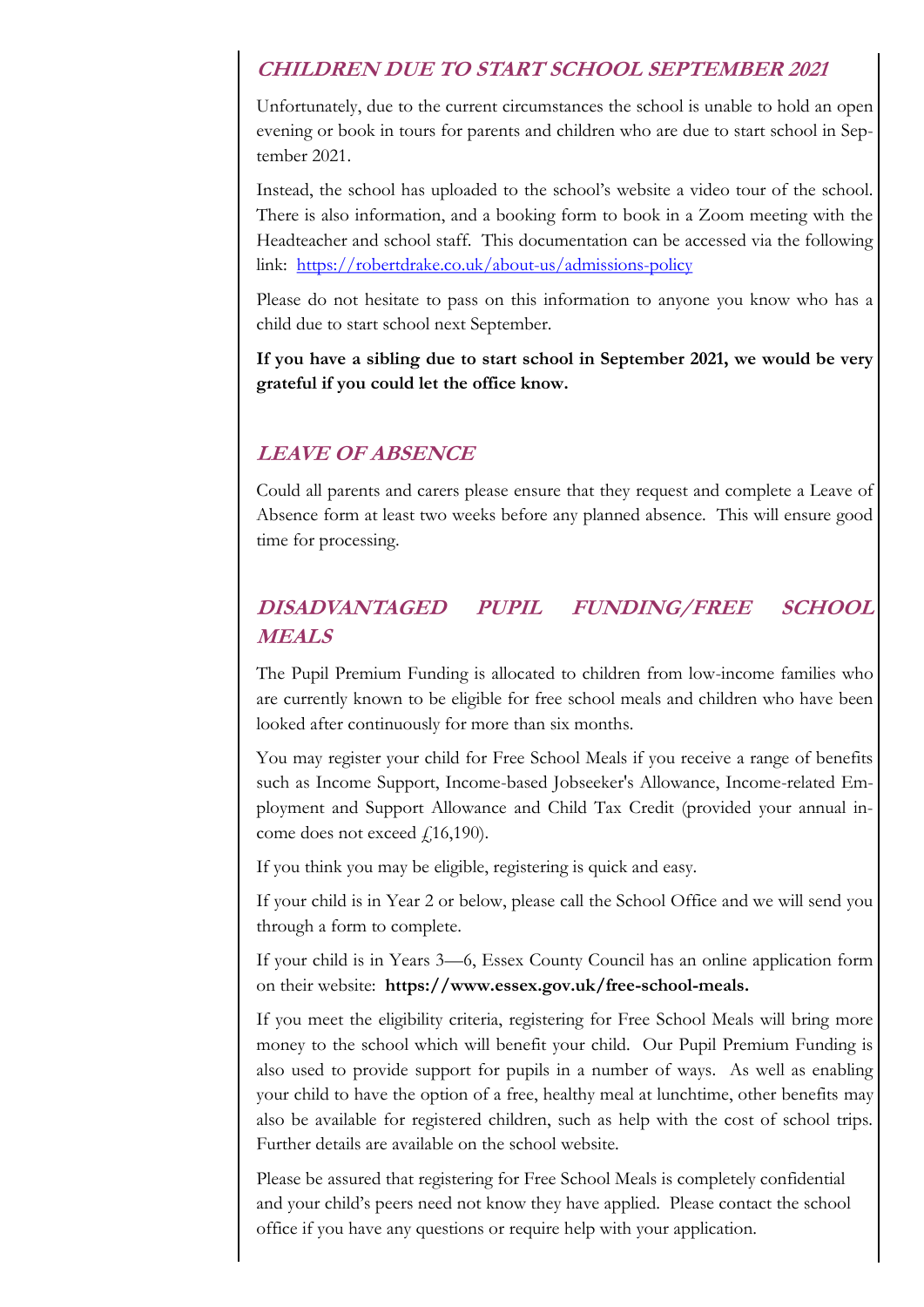### **PARLIAMENT WEEK**

Years 3 and 4 class took park in Parliament Week earlier this month, and Mr Chaplin's class put the following article together:

Last week was Parliament Week and all of the Year 3 and Year 4 classes spent some time completing a range of different activities. All of the Year 3 and Year 4 classes joined in a video call with our local MP, Rebecca Harris, and we got to ask her lots of different questions. We really wanted to know why the House of Lords is red and the House of Common is green. Rebecca did some research and found out that there is no known reason for why this is. She also told us that the Queen is allowed to vote, but she chooses not to. We learnt lots of amazing facts about the House of Lords and the House of Commons. We also learnt about debating and why it is important.

### **FUNDRAISING**

Non uniform day – we are delighted to advise that the school raised the grand total of  $\hat{\mu}$  460.  $\hat{\mu}$  400 was added to this from last years Year 6 leavers who very kindly donated monies from their cancelled night out.; this gives a grand total of  $f$  860. These monies will be used to replace the hard drives and upgrade the RAM in the school laptops

Children in Need – the fantastic sum of  $\text{\emph{f}}207$  was raised for this worthy cause.

Thank you all so much for your generosity.

### **TEAM POINTS**

Last week's Team Points winners were Pegasus with 63 points.

### **BIKEABILITY**

Children from Year 6 who signed up, have been able to take part in Bikeability sessions. They have been learning to ride safely on the road and to check their bikes to ensure they are roadworthy and safe. It has been fantastic to deliver this opportunity in these difficult times. The feedback from the children has been really positive and they have enjoyed the sessions.

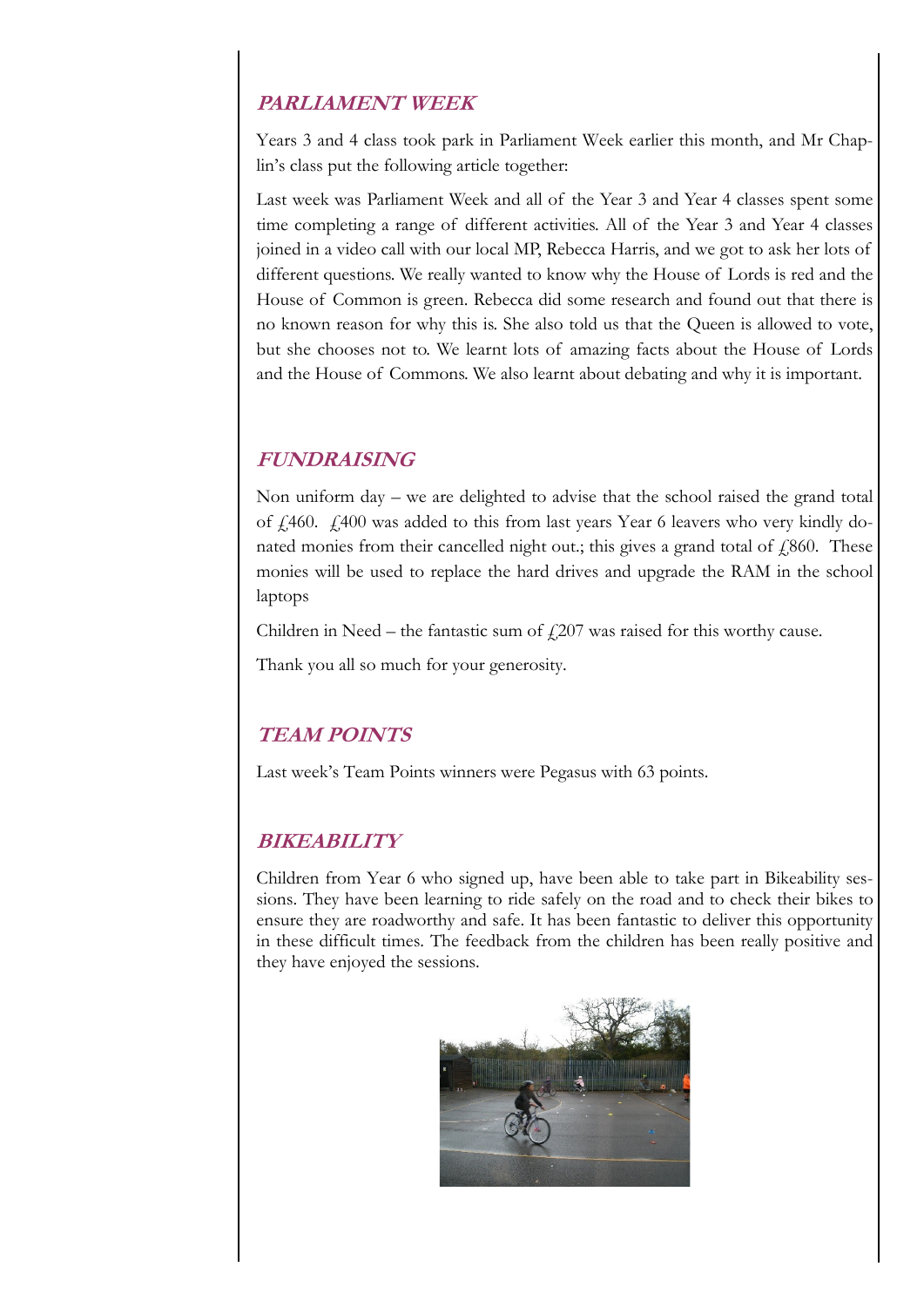### **ONLINE SAFETY**

In these times of increased online use, herewith a reminder about minimum age restrictions for social media use:



Please check the school's website for further details on online safety: <https://robertdrake.co.uk/about-us/e-safety>

### **CHRISTMAS**

In these difficult times, we are pleased to let you know about some seasonal and fun events taking place ahead of the Christmas holidays.



#### **From Thursday 10 December**

Cinderella Pantomime — a virtual pantomime for all classes will be held in December. These will take place in the classrooms.

This is very kindly being paid for by the Fundraising Group.

#### **Friday 11 December**

Christmas Jumper Day and Christmas Dinner. Further details to follow

#### **By Friday 11 December**

Christmas Cards—children may bring in Christmas cards for their own class only. These need to be brought in to school by Friday 11 December at the latest. No glitter or messy items please. There will be a box in each classroom, and the cards will be quarantined before being circulated. They will be brought home on Friday 18 December—children should bring in a carrier bag in their book bag on this day for this purpose.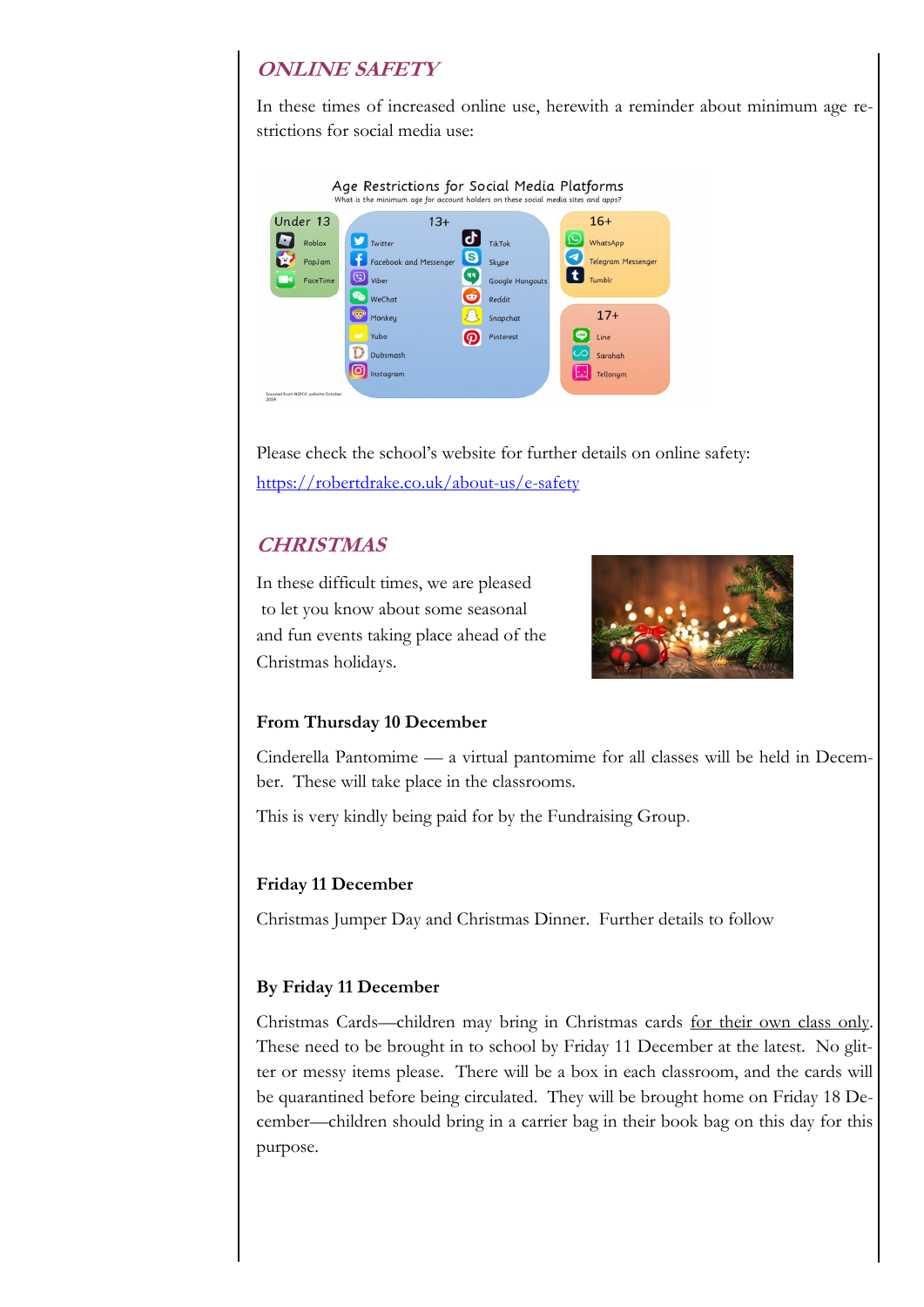### **REMINDERS**

### **Herewith some reminders—please take note:**

### **SOCIAL DISTANCING / MASKS**

A reminder that parents and carers should not approach or speak with members of staff at the gate at the beginning or end of the day unless they are wearing a mask. If a mask is not being worn, then parents /carers will need to telephone the school office during opening hours.

### **CONTACT DETAILS**

It is very important that all parents and carers keep the school updated of ALL changes in their contact details.

You will need to complete a new contact detail form if your details do change; please call or e-mail the school office if you need a copy of the form to complete.

### **DROPPING ITEMS OFF AT SCHOOL**

A reminder that parents and carers should not come to school to drop off any forgotten items.

If your child has forgotten their reading record on a Friday, then let the Office know and they will inform the class of the reading done that week. If packed lunches have been left at home, then it will be necessary for them to have a school dinner.

### **PUNCTUALITY**

A reminder that children can only enter the school at their appointed time; they cannot enter the school with a different class if they are late.

As previously advised, if your child is late and misses their time slot, they will not be able to come into school until **9.15 am**. On arrival, please use the intercom at the main gate and the office will inform the class; a staff member will come and collect your child.

### **PARKING**

A message was again sent out this week regarding parking. Could we again remind all parents and carers to park responsibly. Please do not park in front of the school gates, or in the road to Heston Lodge. Please ensure you only park legally, responsibly and where it is safe to do so.

### **PARENTPAY / SCHOOL DINNERS**

Could all parents and carers please ensure that their ParentPay account for school dinners is kept up to date and in funds before selecting school dinners.